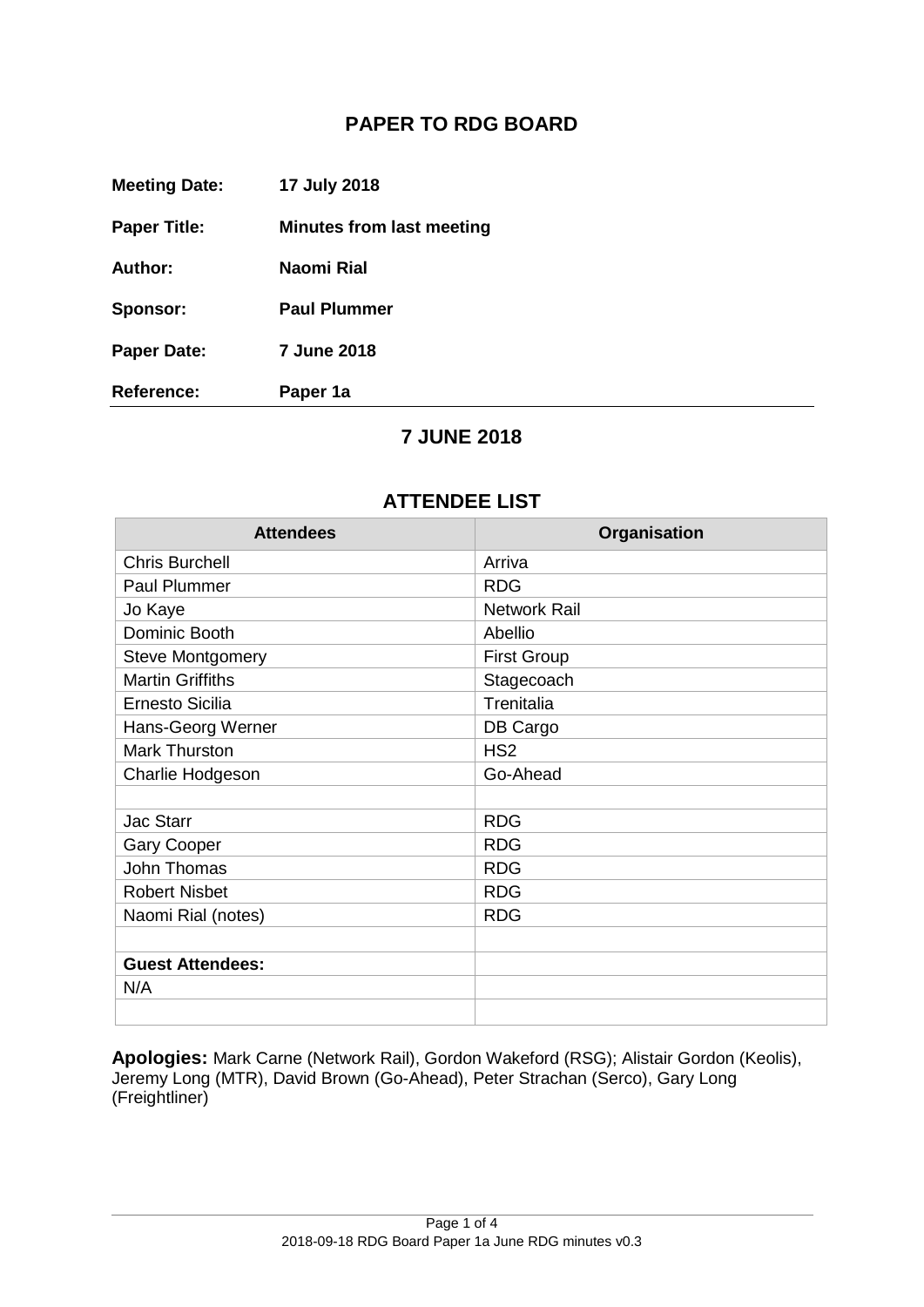## **MINUTES OF LAST MEETING**

| Item No. | Approval of the record                                                                                                                                                                           |
|----------|--------------------------------------------------------------------------------------------------------------------------------------------------------------------------------------------------|
|          | Chris Burchell welcomed everyone to the meeting and highlighted how<br>important it is that the board comes together and supports one another given<br>the current issues.                       |
| 1        | The minutes of previous meeting on 24 April 2018 were agreed as a true and<br>accurate record.                                                                                                   |
|          | Jo Kaye briefed the board on the recent workforce fatality in Scotland, for which<br>an investigation is underway. The board recorded sympathy for those<br>personally affected by this tragedy. |

| Item No.       | <b>RDG activity update</b>                                                                                                                                                                                                                                                                                                                                                                                                                                                       |
|----------------|----------------------------------------------------------------------------------------------------------------------------------------------------------------------------------------------------------------------------------------------------------------------------------------------------------------------------------------------------------------------------------------------------------------------------------------------------------------------------------|
|                | Paul Plummer summarised progress with RDG Board Priority (fares,<br>performance, modernisation, digital railway, HS2, reputation campaign,<br>sustainable passenger services and periodic review).                                                                                                                                                                                                                                                                               |
| $\overline{2}$ | He referred to the European update paper where good progress is being made<br>and on the Sector Deal where a workshop is being planned for TOC and FOCs<br>later in June. The results from the recent staff and membership surveys were<br>also noted.                                                                                                                                                                                                                           |
|                | Mark Thurston gave an update on HS2 activity. A decision on the replacement<br>for David Higgins is expected soon. Stage 2a is going through the House at the<br>moment, with royal assent expected in quarter 3 next year. It was recognised<br>that understanding the capacity requirements for HS2 during the construction<br>phase is an issue that needs to be progressed quickly so that locos and<br>wagons, as well as the relevant timetabling can be in place in time. |

| Item No. | Timetable issues                                                                                                                                                                                                                                                                                                                                                                                                                                                                                                         |
|----------|--------------------------------------------------------------------------------------------------------------------------------------------------------------------------------------------------------------------------------------------------------------------------------------------------------------------------------------------------------------------------------------------------------------------------------------------------------------------------------------------------------------------------|
| 3        | The discussion about recent timetabling issues started off with updates from<br>Chris Burchell and Charlie Hodgson about the current Northern and GTR<br>situations and plans over the coming weeks to fully implement the new<br>timetables. There was an acknowledgement amongst the board that as an<br>industry there are lessons to be learnt from recent challenges and that working<br>together as a partnership railway is more important than ever to make sure that<br>December timetable changes go smoothly. |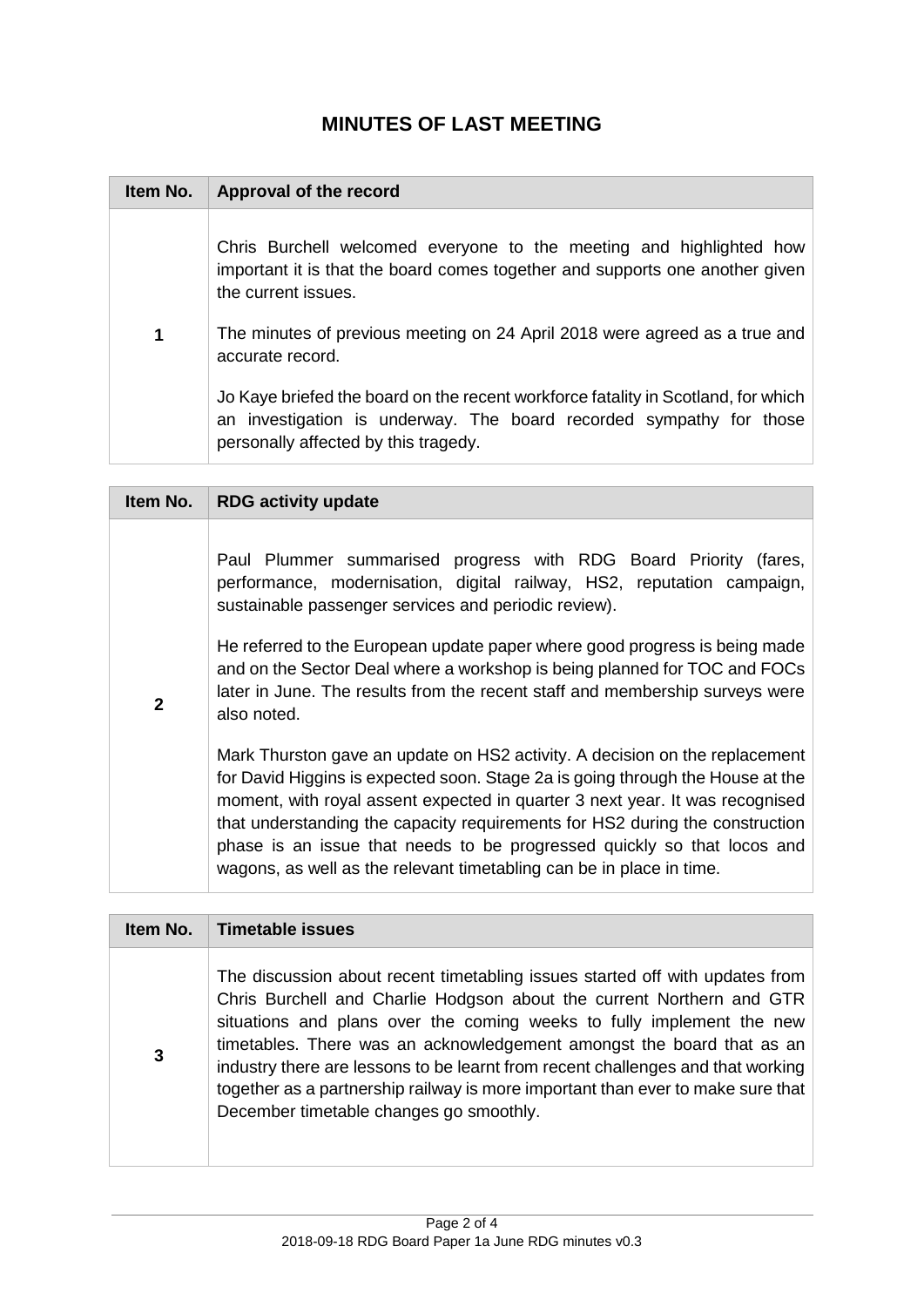| Item No. | <b>Timetable issues</b>                                                                                                                                                                                                                                                                                   |           |          |
|----------|-----------------------------------------------------------------------------------------------------------------------------------------------------------------------------------------------------------------------------------------------------------------------------------------------------------|-----------|----------|
|          | Andrew Haines will be contacting OGs with significant planned December<br>changes over the next week in order to provide an assessment to DFT on 19<br>June.                                                                                                                                              |           |          |
|          | It was agreed that full and open dialogue regarding readiness of infrastructure,<br>rolling stock and all other components is imperative. The two other reviews that<br>are taking place are the TSC on 18 June and the ORR review for which a draft<br>remit is being prepared.<br>(GC left the meeting) |           |          |
| 1806.01  | PP/GC to propose how to ensure funders / client<br>authorities are looped in to the industry's<br>timetable discussion given the commercial and<br>wider considerations                                                                                                                                   | <b>PP</b> | 01/07/18 |
| 1806.02  | Conduct an assessment of the capacity of our<br>planning resources (both NR and TOC) to<br>accommodate TT changes in good time                                                                                                                                                                            | All       | 15/07/18 |

| Item No. | <b>Customer Portfolio: Fares Reform</b>                                                                                                                                                                |
|----------|--------------------------------------------------------------------------------------------------------------------------------------------------------------------------------------------------------|
| 4        | Jac Starr gave an update on fares reform. A letter recently received from Jo<br>Johnson helpfully sets out six strategic outcomes he expects which are very<br>much aligned with our current thinking. |
|          | The consultation launch on 4 June went well there have been over 2,500<br>respondents so far, 48% of which are commuters.<br>(JS left the meeting)                                                     |

| Item No.         | <b>Industry Reform Portfolio: Franchise Reform</b>                                                                                                                                                                                                                                                                                                                                                                                                                                                             |
|------------------|----------------------------------------------------------------------------------------------------------------------------------------------------------------------------------------------------------------------------------------------------------------------------------------------------------------------------------------------------------------------------------------------------------------------------------------------------------------------------------------------------------------|
| $\boldsymbol{4}$ | John Thomas gave an update on the franchise reform work including<br>engagement with DfT. There was concern raised about bilateral conversations<br>NR are having with DfT on franchise reform and whether the weekly catch ups<br>that have now been initiated between NR, RDG and DfT on this are sufficient.<br>Members were asked to share any intelligence with RDG on an ongoing basis<br>to improve the dialogue on behalf of the industry. John circulated copies of 'key<br>asks' during the meeting. |
|                  | John Thomas proposed to start sending a weekly update on franchise reform<br>to members of the board.                                                                                                                                                                                                                                                                                                                                                                                                          |